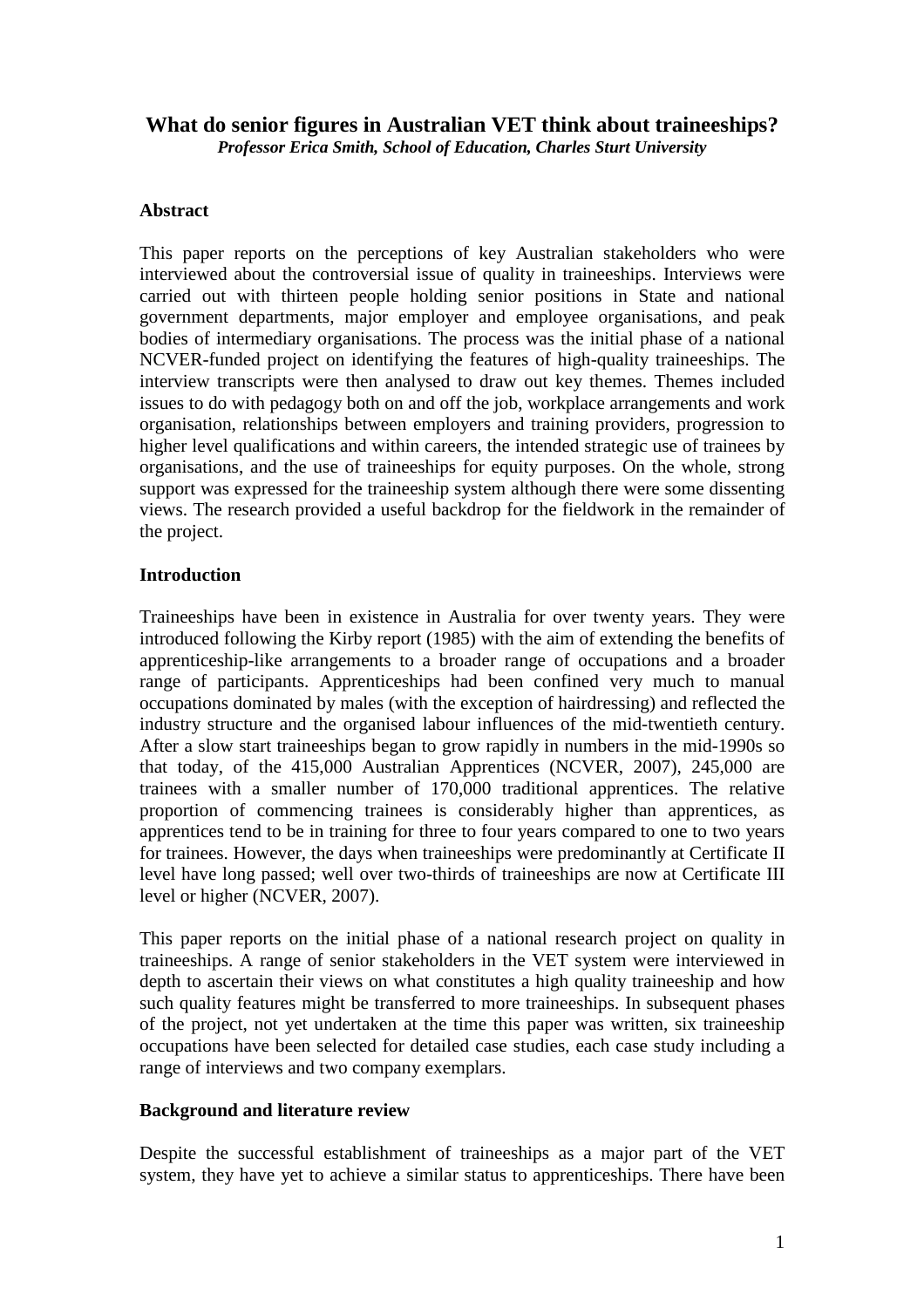many concerns and debates about traineeships (eg Cully, 2006; Senate EWRSBE Committee, 2000) and they are often depicted as being inferior to apprenticeships despite being included under the same umbrella with them in 'Australian Apprenticeships'. One reason for their lower status may be that in the 1980s they were viewed as much as a labour market program as a skill formation initiative. The fact that apprenticeships have always performed the same two functions has perhaps been forgotten. Traineeships are understood by many stakeholders to possess a list of disadvantages such as: a lower level qualification with a 'thin curriculum' (Smith, 2002), insufficient off-the-job training (Misko, Patterson, & Markotic, 2001), a lack of close attention to on-the-job development (Favero, 2003), a high attrition rate, and a widespread belief that many employers and RTOs are motivated to participate in the system primarily to access government funding (Schofield, 1999). Yet on the other hand traineeships have undeniably provided structured training to occupations and industries previously lacking in this advantage, and have provided pathways into higher level qualifications for many Australians. They can provide valuable training that benefits both individuals and employers (Smith, Pickersgill, Smith, & Rushbrook*,* 2005) and the existence of a contract of training has been shown to have a strong positive influence on the quality of learning (Smith, 2004).

Historical factors and the social construction of skill (eg Littler 1982, Korczynski, 2005, Smith 2008) go some way to explaining the antipathy of some stakeholders to traineeships. But the likelihood is that there are also some real areas of concern that require improvement. Without improvements in quality across all traineeships they may continue to be denigrated and this would be unfortunate not least for people who possess traineeship qualifications. Therefore the research project which is partially reported in this paper determined to identify the features of high quality traineeships in order to contribute to the improvement of traineeships and in public perceptions of their worth. The research questions for the project as a whole were:

- What can be described (by various stakeholders) as a high quality traineeship?
- What organisational and pedagogical features contribute to high quality traineeships?
- What are the effects of variables such as employment practices industry area, Training Package content and structure, industry traditions?
- In what circumstances are the quality features displayed?
- How far are the features replicable in other traineeships and how can this be done?

### **Research method**

The list of senior stakeholders was drawn up in consultation with the project reference group and included the expected range of personnel from government (Federal and State), industry, trade unions and intermediary organisations. They represent the major stakeholders in traineeships (apart from training providers who were included in a later phase of the project). Table 1 shows the list of interviewees (using pre-2007 Federal Election department names). The 'ID' column assigns numbers which are used to reference points in the discussion. In total, representatives of nine organisations were interviewed, between October and December 2007, with 13 individual participants. Where there was more than one interviewee from the same organisation, the following arrangements were made. In the case of DEST and Labour Hire Co, the interviews with the different participants were carried out separately; in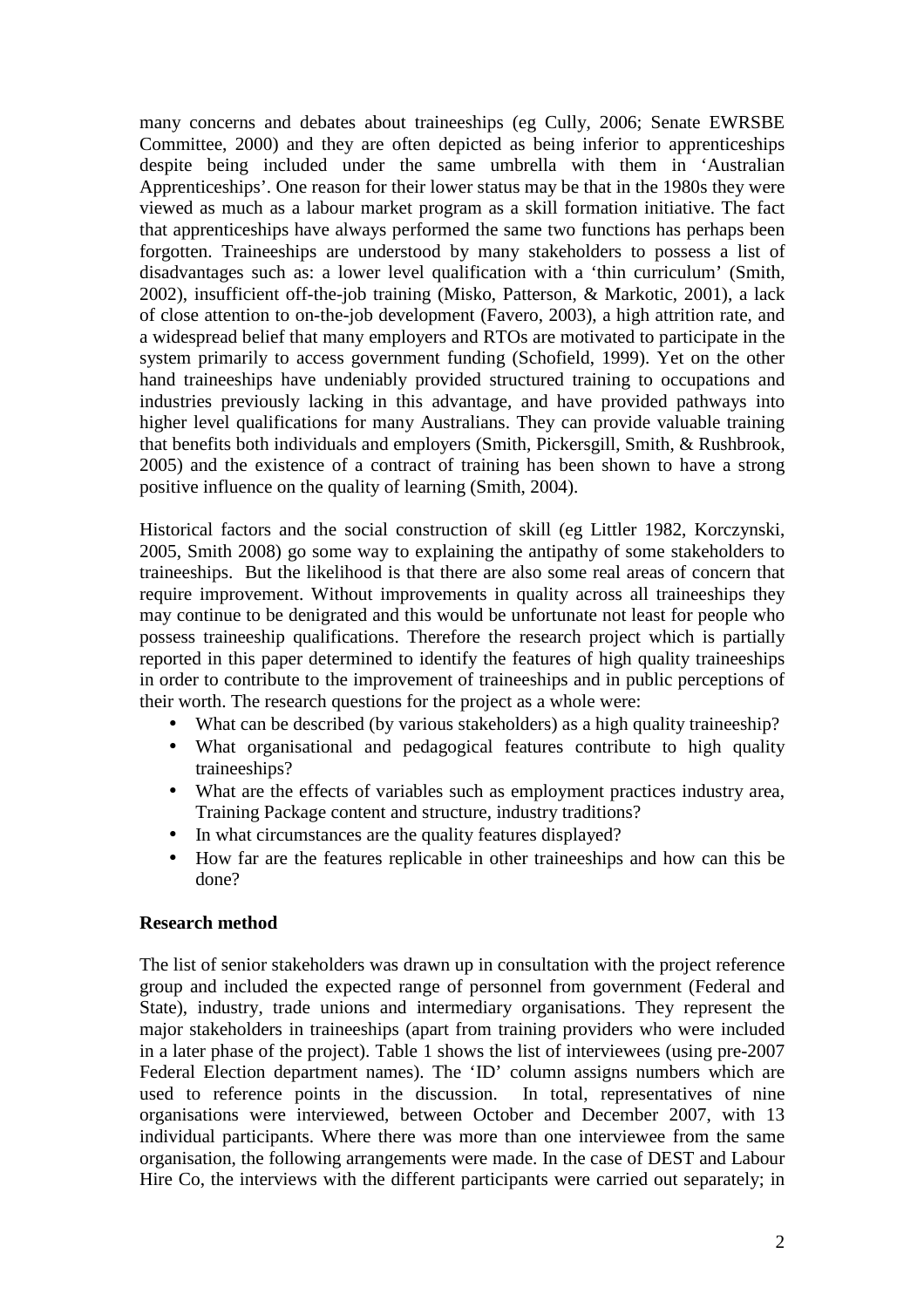the case of OTTE and Group Training Australia, the different participants were interviewed at the same time.

| ID | Organisation                                                                                                         | <b>Position</b><br>title<br><b>of</b><br>interviewee (s)                                           | organisation's<br><b>Reason</b><br>for<br>inclusion                                                                                                                                                                                     |  |
|----|----------------------------------------------------------------------------------------------------------------------|----------------------------------------------------------------------------------------------------|-----------------------------------------------------------------------------------------------------------------------------------------------------------------------------------------------------------------------------------------|--|
| 1. | Australian Chamber of<br>Commerce & Industry<br>(ACCI)                                                               | Director of Education<br>& Training                                                                | ACCI is a peak body for<br>business & industry associations,<br>and for State chambers of<br>commerce $\&$ industry (37 bodies)                                                                                                         |  |
| 2. | Australian Council of<br><b>Trade Unions</b>                                                                         | Wishes to remain<br>anonymous                                                                      | The peak body for Australian<br>trade unions                                                                                                                                                                                            |  |
| 3. | Department of<br>Education, Science &<br>Training                                                                    | Manager, Australian<br>Apprenticeships<br>Branch & Acting<br>Manager, VET<br><b>Quality Branch</b> | These branches of DEST manage<br>traineeships and the overall<br>quality of VET delivery                                                                                                                                                |  |
| 4. | Department of<br>Employment &<br><b>Workplace Relations</b>                                                          | Wishes to remain<br>anonymous                                                                      | This branch of DEWR is<br>responsible for monitoring the<br>demand for, and supply of,<br>labour in particular occupations                                                                                                              |  |
| 5. | <b>Enterprise RTO</b><br>Association                                                                                 | <b>Executive Officer</b>                                                                           | Some enterprise RTOs -<br>enterprises with 'embedded<br>RTOs') - are heavy users of<br>traineeships and have a national<br>voice through this association (25)<br>members)                                                              |  |
| 6. | <b>Group Training</b><br>Australia                                                                                   | <b>Chief Executive</b><br>Officer & National<br>Project Manager                                    | GTA is a network of 150 group<br>training organisations; GTOs are<br>the direct employers of<br>apprentices and trainees who are<br>then placed with host employers.                                                                    |  |
| 7. | National Association of<br>Australian<br><b>Apprenticeship Centres</b><br>(AACs)                                     | <b>Executive Officer</b>                                                                           | AACs 'sign-up' all apprentices<br>and trainees in Australia.<br>NAAAC (25 members) is the<br>peak body for AACs and<br>promotes the work of AACs &<br>provides policy development,<br>networking and representation to<br>stakeholders. |  |
| 8. | Office of Training and<br>Tertiary Education,<br>Dept of Innovation,<br>Industry & Regional<br>Development, Victoria | $Manager -$<br>Apprentice-ship<br>quality & services, $\&$<br>Manager - Training<br>Packages       | An example of a State Training<br>Authority. STAs manage the<br>apprenticeship system $&$ the<br>quality of VET delivery within<br>their borders.                                                                                       |  |
| 9. | Labour Hire Co<br>(pseudonym)                                                                                        | Quality &<br><b>Consistency Manager</b><br>& National GTO<br>Manager                               | A national labour hire<br>corporation which also operates<br>GTO and RTO functions                                                                                                                                                      |  |

**Table 1: Stakeholder interviewees** 

Note: As the relevant interviews took place before the change of government in November 2007, previous Commonwealth Department names have been used.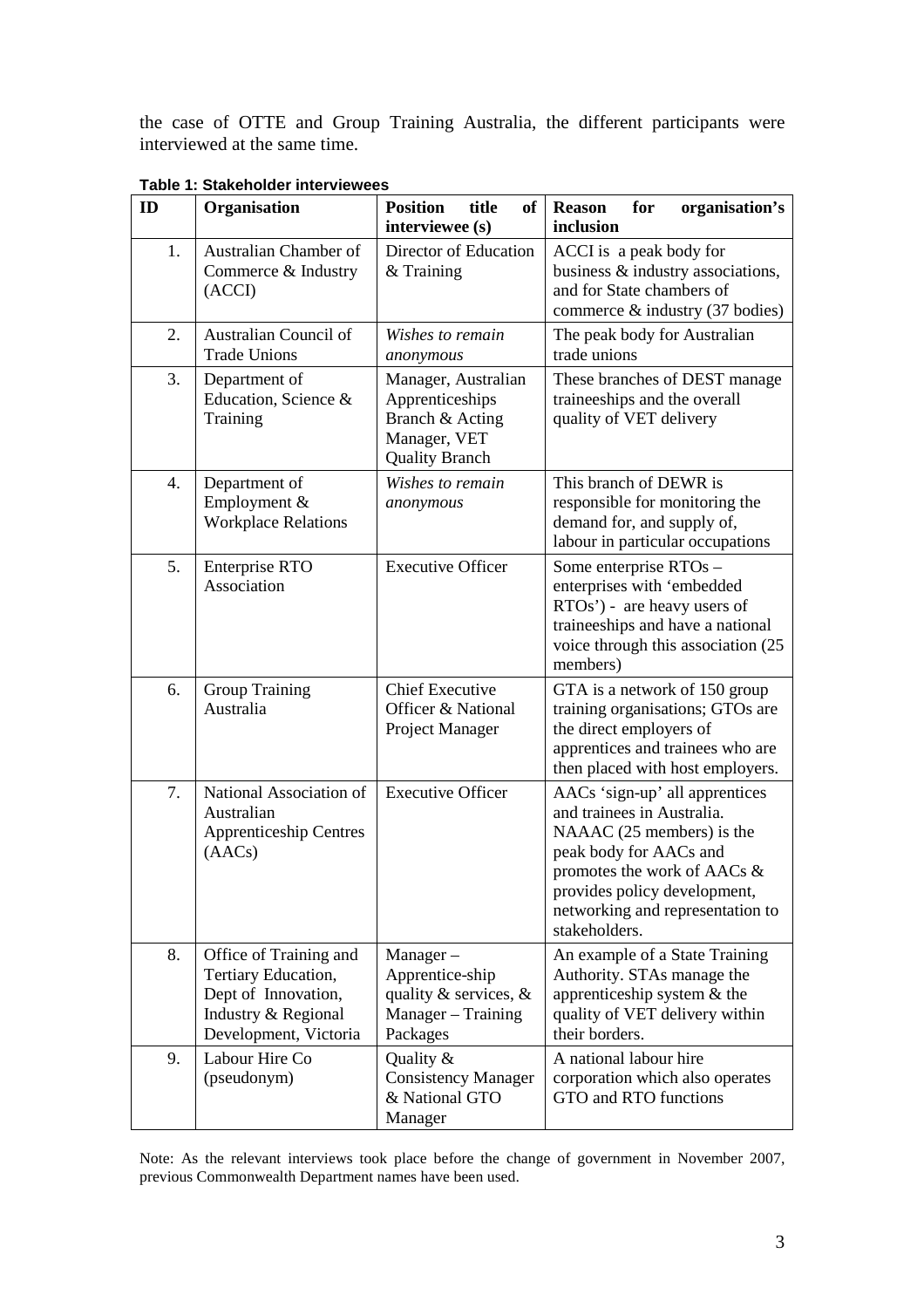An interview protocol was drawn up by the project team and discussed with the reference group. The protocol was fairly loose, deliberately so in order to allow for as broad an expression of views as possible. This loose protocol was in contrast to the occupational case studies which included detailed protocols based on the project team's conception of quality which was derived from the Australian National Audit Office's three features of quality: outputs, processes, outcomes, and includes, as does the ANAO definition, consideration of the desired objectives and available resources. These features can be operationalised for traineeships as follows:

| <b>Quality</b><br>component | <b>Meaning in traineeships</b>                                                                     |
|-----------------------------|----------------------------------------------------------------------------------------------------|
| Outputs                     | Calibre and industry acceptance of graduated trainees                                              |
|                             | Pathways to higher qualifications                                                                  |
| <b>Processes</b>            | Pedagogy (on and off the job)                                                                      |
|                             | Employer-trainee psychological contract                                                            |
|                             | Interaction among users, providers, intermediary organisations<br>and governments                  |
| <b>Outcomes</b>             | The contribution of trainees to companies and to Australia's<br>stock of skills                    |
| Objectives                  | Determining key objectives of the traineeship system: labour<br>market program or skill formation? |
| Resources                   | Who should pay for traineeship training and who benefits?                                          |

| Table 1: The meaning of measures of quality for traineeships |  |  |  |  |  |  |  |
|--------------------------------------------------------------|--|--|--|--|--|--|--|
|--------------------------------------------------------------|--|--|--|--|--|--|--|

The questions for stakeholders were as follows:

- What is your organisation's role with respect to traineeships?
- What are your expectations of traineeships?
- What can be described as a high quality traineeship? (Perhaps you have an example you could discuss?)
- What features contribute to high quality traineeships?
- What are the effects of variables such as employment practices industry area, Training Package content and structure, industry traditions?
- How far are the features replicable in other traineeships and how can this be done?
- What is necessary, or what needs to change, to improve the quality of traineeships?

Interviews lasted between 40 and 90 minutes and were taped (with permission) and transcribed. Two interviews took place face to face and the remainder were undertaken by phone. Several interviewees pointed out that the views that they offered were their own and not necessarily the official position of their organisations. it should be remembered that this paper aims only to report on the views of these stakeholders and is not designed to present anything beyond that. It should also be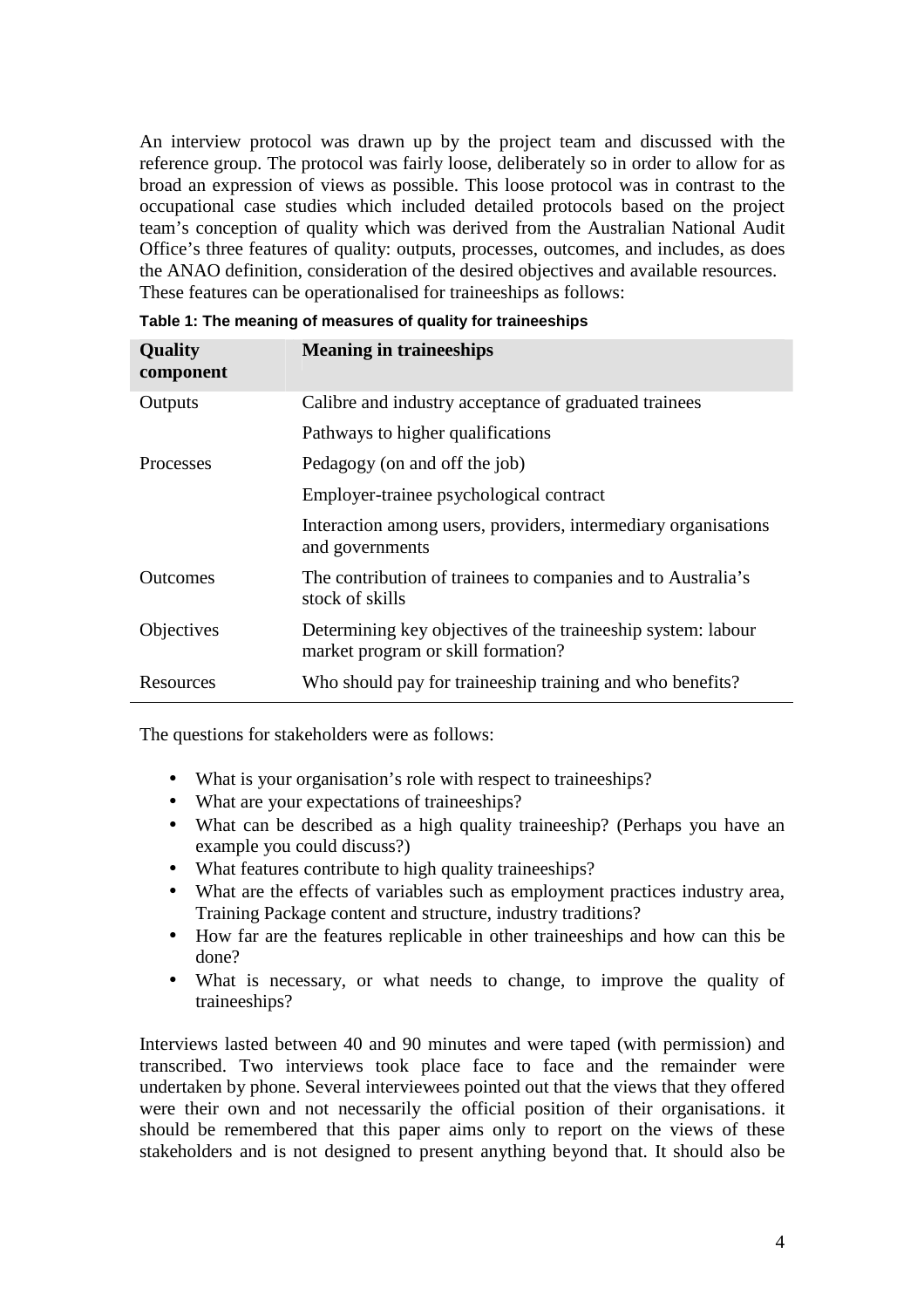noted that all important issues that were raised are reported on in this paper; it is not confined solely to issues of quality.

## **Findings & discussion**

In this discussion, points are referenced by using the numbers in the first column in Table 1.

## *Depth and antecedents of understanding*

The interviewees revealed a deep knowledge of the traineeship system. In many cases their involvement with traineeships preceded their current role and their understanding of traineeships and attitudes towards them had been formed by these previous experiences. For example. the Branch Manager for apprenticeships at DEST had been previously outposted to a State ITAB promoting traineeships. Thus their positions in policy roles were often, but not always, informed by on the ground experience. It was apparent that some interviewees had a deep commitment to traineeships; but on the other hand a smaller number were quite negative about them. One of the interviewees acknowledged that his somewhat jaundiced view was because in his role he only ever saw the problem examples. Other organisations considered traineeships to be a valid path among several that individuals might undertake.

### *Motivation*

Several interviewees mentioned that many people involved with traineeships had a great commitment to making them work. On the other hand, there were still some employers who might 'exploit the system' (2). In the end, the quality of the traineeship depended on the motivation of those involved, including the trainees themselves. Trainees might prefer a traineeship with good training and good relationships with the various parties to one that offered better pay (1). Employers and trainees alike needed to know what they hoped to get out of the traineeship (3). The presence of 'VET evangelists' was mentioned. An example was given of a chef who had a 'Road to Damascus' experience and decided to take a more proactive interest in his trainees  $(8)$ .

### *The curriculum*

The advent of Training Packages and the standardisation among States and providers assisted with high quality traineeships; previous qualifications had often been of variable quality (3). Training Package units of competency that were not too big seemed to work well; large units were too open to interpretation and led to greater risk of low quality (8). Moreover, since people often change jobs, large units of competency created the risk of people leaving with incomplete units that could not be transferred.

RTOs should ensure that appropriate units of competency were offered to companies and to individual trainees within those companies, particularly when selecting electives (9). This relied on the company being very clear about what it wanted out of a traineeship. It also meant that RTOs needed to be committed to providing appropriate training rather than just what they had taught previously or that was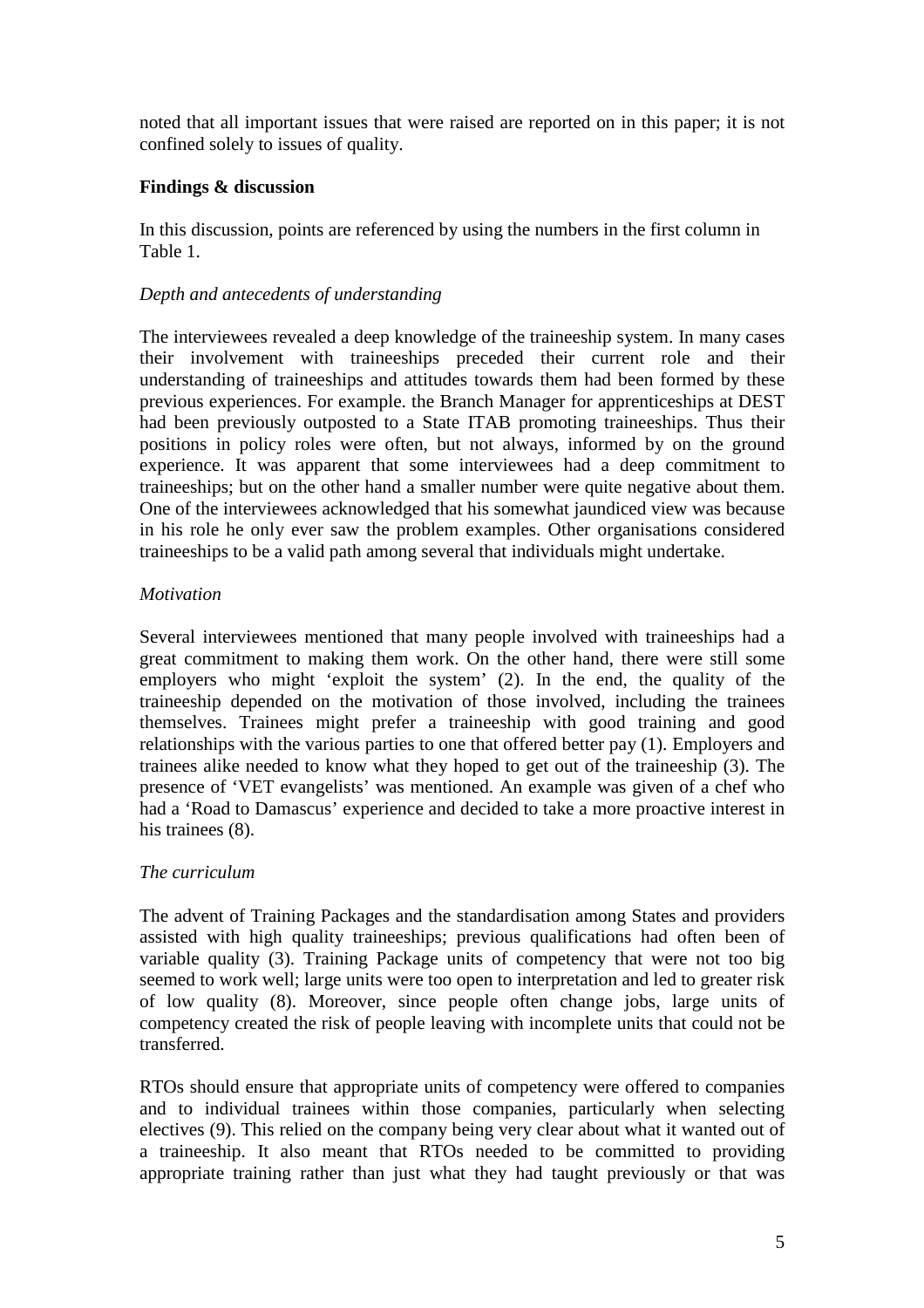inexpensive to provide. The qualification itself needed to be appropriate; while this may seem self-evident, one interviewee mentioned an RTO that had provided people working in a factory with IT qualifications when no IT skills were used in the factory workers' jobs apart from clocking-on (8). Training Packages that provided pathways to higher level qualifications through traineeships at lower levels were valuable (6, 1). This was especially important as labour market outcomes were better for people with higher level qualifications (4). Employment incentives were now available up to Advanced Diploma Level (3).

The content of the relevant Training Package was important. The Training Package should provide for learning experiences that require a high level of 'commitment and resourcing'; it was important that traineeship qualifications were at the right level on the Australian Qualifications Framework (6). Training should be relevant to current industry practice rather then reflect historical traditions of teaching the trade (1).

A sufficient length was considered to be important for a successful traineeship (2). One interviewee gave the example of aged care. While the qualification could be achieved in less than twelve months, he said that a year was necessary to experience the different types of work covered by the qualification (7). The use of Recognition of Prior Learning processes was a complex issue, and while RPL was important in fasttracking qualifications it needed to be rigorous (6).

In the end though, as most interviewees commented, their formal curriculum was less important than the quality of the pedagogy and the motivation of the parties. 'Training will be very carefully managed, organised and supervised; feedback given; all those sorts of things that are really important' (8). There was a view that the traineeship should provide training and not just assessment (9). It seemed that some RTOs only provided assessment services. Training Packages that provided details of assessment context were likely to lead to higher quality (8). Assessment should be complex and knowledge-based rather than just 'tick and flick' (6).

### *Role of on-the-job learning*

On-the-job learning was seen as a fundamental feature of traineeships. It was recognised by one interviewee that a deep commitment by the employer to on the job training was less likely in traineeships than in apprenticeships. But, as one interviewee put it, 'if the training is high quality then it's a successful traineeship'. In other words the pedagogical processes in the workplace were all-important. The role of the workplace supervisor was crucial (3). Particular care needed to be taken for part-time workers to ensure that they received equivalent levels of supervision and training to full-time staff (1).

If the traineeship was primarily on-the-job, it needed to be supported by regular contact with the RTO. One interviewee maintained that a 'traineeship has 'little value' without contact from the RTO at least once a month (9). Such contact should include a 'high degree of face-to-face involvement with supported learning resources in between visits'. Such resources could include on-line, workbook exercise, and ideas for 'something the trainee can do, learn or demonstrate' (9). The trainees needed to know very clearly what they were going to learn and what their responsibilities were in relation to the on-the-job learning (3). The best outcomes were achieved where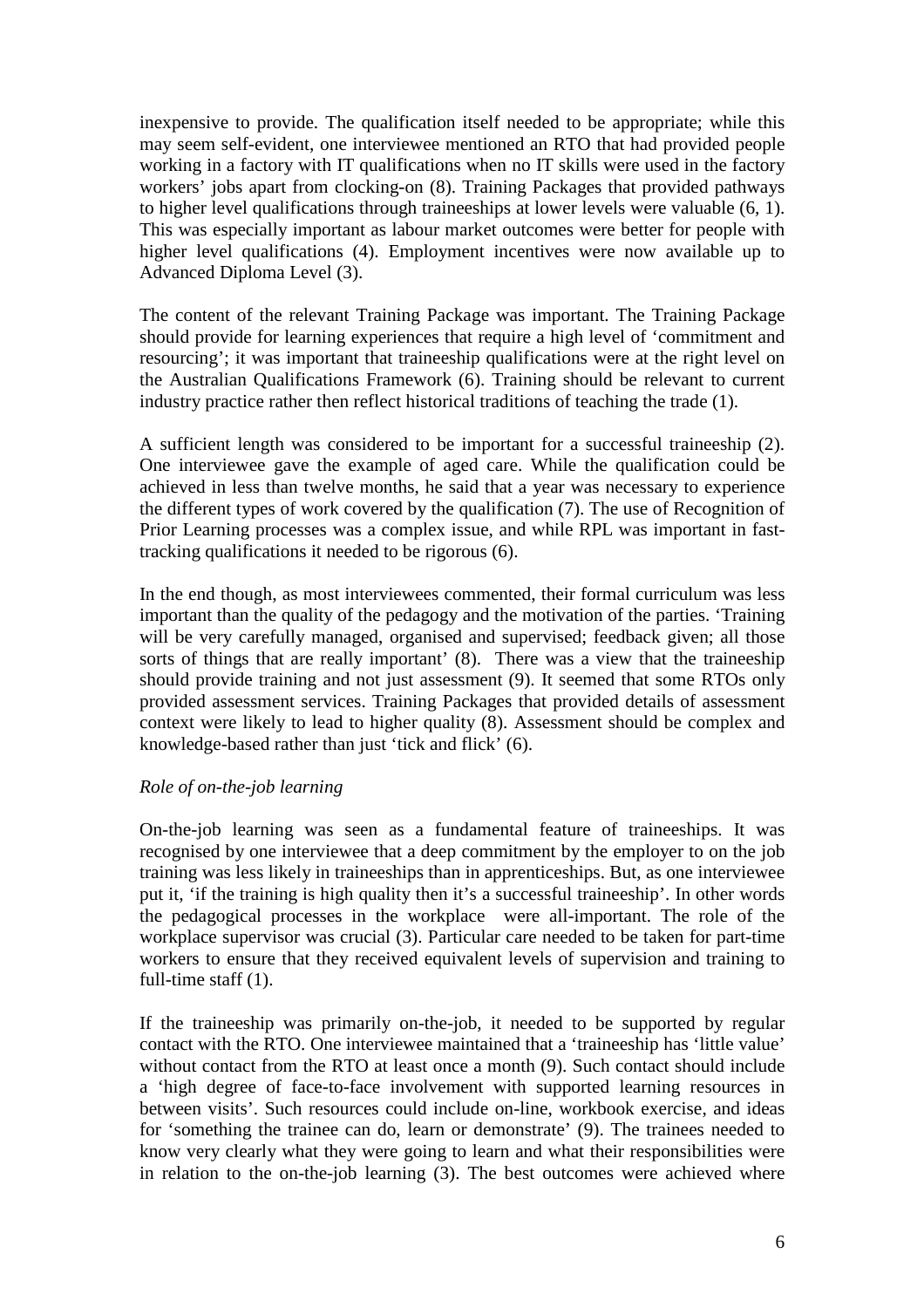employers were very strict about providing time away from the workstation for learning (3). Employers needed to provide rotation among departments to ensure all the necessary skills were being learned. An example was given of a quality retail program where trainees from different companies spent time in each others' workplaces (3).

Alignment of the Training Package competencies with work processes and with performance management systems, avoiding the need for a great deal of explicit instruction, was applauded by one interviewee (5). But another interviewee said clearly that 'there's a difference between training and induction; there's a difference between training and doing one's job' (8). A good traineeship would deliver skills that were broader than 'just training for their current employer' (2).

### *Role of off-the- job learning*

Although most stakeholders maintained that in theory a 100% on-the-job traineeship could deliver good outcomes, in practice they seemed to believe that some off-the-job training was necessary. This need not be at the premises of an RTO but could be offthe-job within an enterprise. It was the combination of on-and off-the-job training, as with apprenticeships, that provided the advantage of traineeships over training that was entirely work-based or entirely institution-based (6). The off-the-job program should be rigorous. One of the interviews benchmarked traineeships in business against her own previous experience as a TAFE teacher.. She considered that current traineeships were not up to that standard of the training that she had delivered – but this was not a necessary outcome of the introduction of traineeships (9). There was some support for an initial 'block' period of training off-the-job (9) and for regular block periods where trainees were geographically isolated (3). High quality learning resources, for example on line resources, were very advantageous (5, 3), as were upto-date-equipment at the RTO premises and well-trained teachers with industry currency (2). The new excellence rating scheme for RTOs that was introduced in the AQTF 2007 arrangements might help employers select appropriate RTOs (1).

It was considered important that employers were aware of what was being undertaken in the off-the-job training (3, 2). Off-the job training could lead to new learning being brought back into the workplace by trainees (3). This was not only the case for newly employed trainees; existing workers could 'bring those skills back into tired workplaces' (3).

# *Partnerships and collaboration*

Nearly all interviewees stressed the importance of close partnership between the employer and the RTO (and the GTO where appropriate). Two interviewees also mentioned the learner as a partner (3, 2). The role of the monitoring bodies such as AACs and STAs was not mentioned by all, but some maintained it was important for field officers from those organisations to keep in close touch with the enterprise and the trainee. However it was also acknowledged that 'some employers say there's just ... too many players; there's always someone new walking through the door.' (7). Only AACs were officially allowed to advise on incentives and expectations and it was important that other organisations did not offer too much advice on such issues (7). In Victoria the STA tried to get involved in large-scale sign-ups with major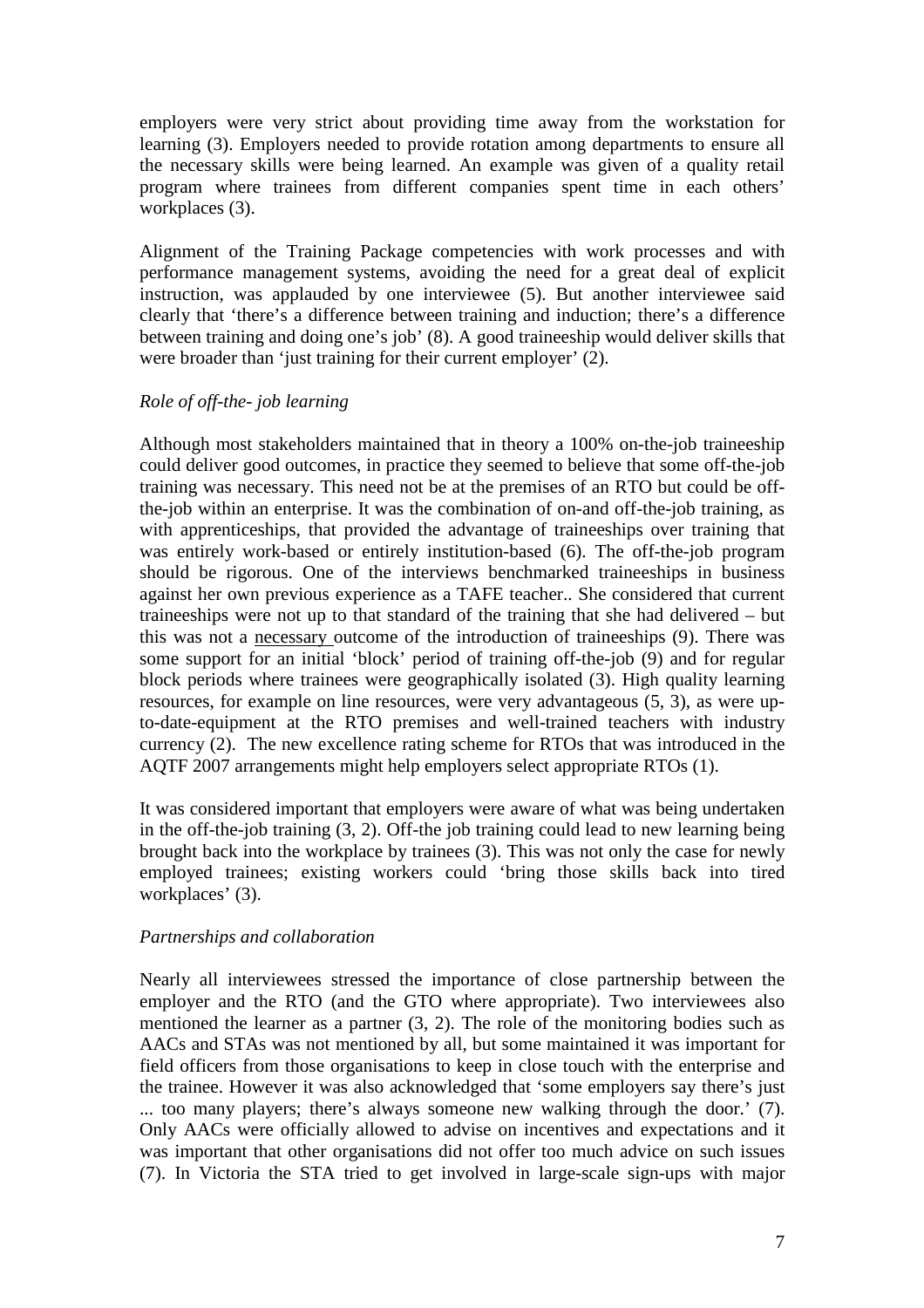employers (8). Where employers maintained close contact with the RTO, there was often beneficial learning for managers and other staff within the enterprise, not just the trainees. An example was given of veterinary nurse training in Tasmania where the traineeship program offered by a particular RTO set up networks which had a widespread influence across the industry (3). While such networks may be seen as 'by-products of the traineeship program they could equally be viewed as an attainable quality feature for many traineeship programs.

Feedback to governments through the various participating bodies was seen as important. AACs for example set up State meetings where AACs invited 3 and STA personnel; similar arrangements were in place for GTOs (3). In some cases collaboration between RTOs and employers extended to use of the employer's infrastructure for off-the-job training; an example was the transport company CONEX in Victoria (8).

#### *Learners*

From the learner point of view, all agreed that a high quality traineeship benefited both trainee and employer. It was felt by several respondents that a high quality traineeship should involve the worker being retained at the end of the traineeship period and not being returned to the labour market (2). Examples were given of major companies that used traineeships as developmental routes into management (8, 3). Pathways for people without prior qualifications were also important (6). Some traineeships, particularly at Certificate II level, were eminently suitable for disadvantaged people such as the long-term unemployed, and employment services providers were encouraged to consider traineeships as a possible outcome for such clients (4). Shortage of labour in some occupations (such as cleaning and meat processing) meshed well with the existence of traineeships in those occupations (4). As unemployment was currently so low, these occupations might therefore be seen as particularly suited to people currently on unemployment and other benefits (4). More generally it was felt that traineeships allowed access to qualifications for people who would be unlikely to want to follow an institution-based pathway (3). They were also attractive compared with apprenticeships to some people who would not want to make a four-year commitment (1), and in these and other cases could provide a generalist introduction that could transfer to different occupations (1). School-based traineeships were particularly valuable in this respect (1). In many cases traineeships were associated with the first full-time job for school-leavers or for people returning to the workforce; having 'a learning environment' associated with the job made starting (or re-starting) work less stressful as the trainees felt that people did not 'expect them to know what to do from the first day' (3). Matching a traineeship to a learner was important; an example was given of horticultural traineeships which were attractive to early school-leavers but contained theoretical subjects such as botany which would be difficult for such learners (3). Thus, trainees needed to be able to examine the curriculum before signing-up.

#### **Discussion and conclusion**

Table 3, of high quality features in traineeships, has been derived from the interviews carried out. In some cases there has been a certain amount of interpretation and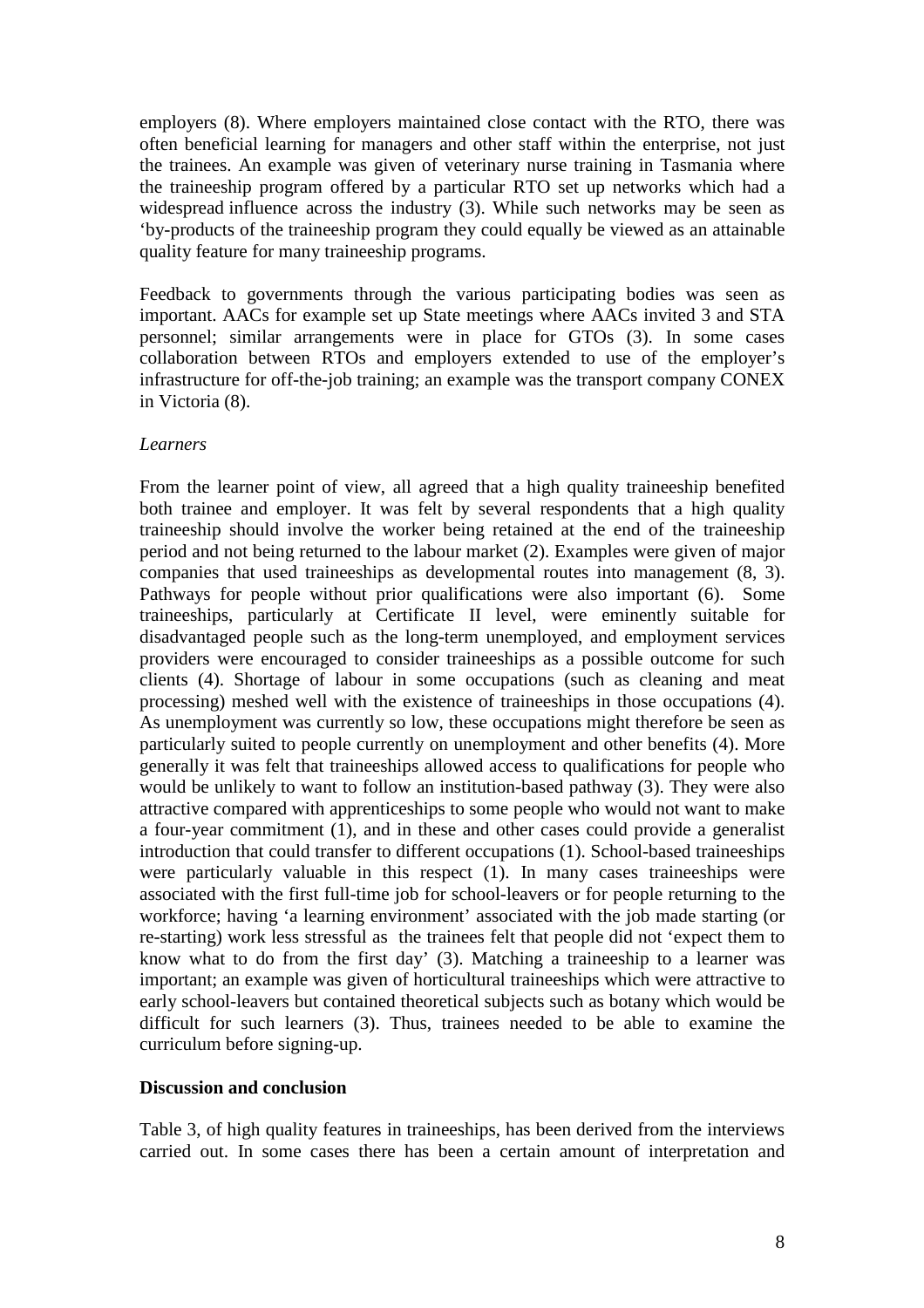deduction from the data rather than a direct transposition from the words of the interviewees.

| Pedagogical                       | . apic 0. 1 catalog 01 mgn quanty tramceompo<br>Organisational                                                     |  |  |
|-----------------------------------|--------------------------------------------------------------------------------------------------------------------|--|--|
| Off-the-job training and face-to- | A clear understanding of what is involved                                                                          |  |  |
| face contact with RTO staff       | for all parties                                                                                                    |  |  |
| Emphasis on training rather than  | A close relationship among the RTO, the                                                                            |  |  |
| (or as well as) assessment        | enterprise and appropriate intermediary                                                                            |  |  |
| An assigned mentor and            | bodies                                                                                                             |  |  |
| supervisor                        | Networking among enterprises and among                                                                             |  |  |
| Training for mentors and          | intermediary bodies                                                                                                |  |  |
| supervisors                       | Enterprise commitment to training and one<br>where the use of traineeships is supported<br>by senior line managers |  |  |
| Close supervision in the          |                                                                                                                    |  |  |
| workplace                         |                                                                                                                    |  |  |
| Appropriate units of competency   | Highly skilled HR and training staff                                                                               |  |  |
| for the organisation and the      | A large business environment                                                                                       |  |  |
| learner                           | Opportunity for trainees to move among<br>different departments or tasks                                           |  |  |
| High quality learning materials   |                                                                                                                    |  |  |
| Cautious use of RPL and of fast-  | Enterprise commitment to retaining and                                                                             |  |  |
| tracking                          | developing staff rather than purchasing staff                                                                      |  |  |
| Structured training plans to      | from the labour market                                                                                             |  |  |
| manage trainees                   | Pathways to higher level qualifications                                                                            |  |  |
|                                   | and/or jobs                                                                                                        |  |  |
|                                   |                                                                                                                    |  |  |

**Table 3: Features of high quality traineeships** 

*What could change to improve quality?* 

Interviewees presented a range of ideas about how quality could be improved. In some cases suggestions were diametrically opposed to each other. Some of the suggestions related to funding.It is felt that the current level of user choice funding is generally too low to provide proper training and support. This is particularly the case where trainees are widely dispersed. There is an argument for the restoration of funding to industries which some States have chosen to exclude from user choice funding (eg retail and hospitality). It was suggested by one interviewee that higher funding levels should be available for higher quality training. On the other hand, interviewees from one organisation suggested that traineeships provided public funding for training that would formerly simply have been on-the-job, and that therefore were not necessarily a wise use of taxpayer funds.

Funding could be uncoupled from complete qualifications and be available for shorter training periods. The funding could attach to the person not the employer so that a trainee could move to another employer, carrying with him or her the balance of the funding. This would be likely to improve completion rates. Training could be made free to trainees rather than requiring them to pay a small contribution to the RTO as is generally required.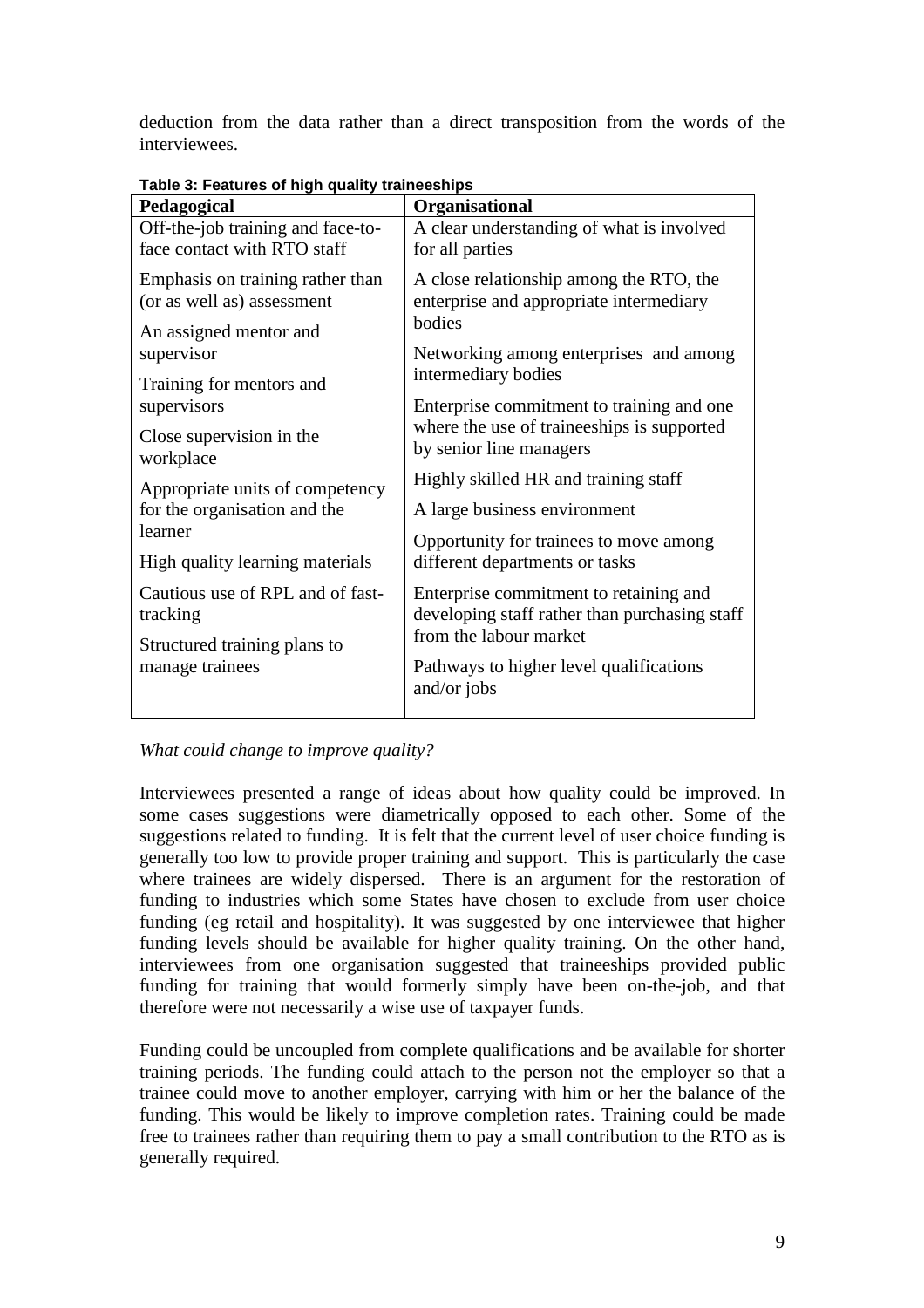The role of intermediary bodies was mentioned by one interviewee. There needs to be better training for staff in intermediary bodies – not focussing only on marketing. There is a need for a commitment to quality which would follow with better training for these staff. Intermediary bodies should not 'just give them (employers) a folder and say "It's all in there"'(8).

A few suggestions related to the role of employers. It was suggested that employers should be more accountable for their employment incentives – ie that they should need to provide evidence that they have provided good quality on the job training. Employers need to be told that taking on a trainee is a substantial commitment that involves a lot of work. One interviewee said 'it's like the old apprentice master'. STAs could be resourced be able to work with employers more closely. Processes could be examined so that employers have less paperwork and more real support. 'They (employers) think they've earned the four and a half thousand dollars just by filling out the paperwork' (8). In other words, employer effort gets sidetracked into the regulatory side rather than into the employment and training side.

Some suggestions suggested quite a radical change in thinking about traineeships. For example, there could be a reduction in the number of occupations that have traineeships attached to them. The focus for traineeships could be shifted more to equity groups and older workers for traineeships. For some occupations and in some cases (examples were not provided), funding could be made available for the training without the associated apparatus of traineeships. More generally, there should be an alignment of the marketing of traineeships more closely to the likely labour market demand for different occupations, and trainees should be made more aware of this.

These interviews provided a wide range of views about the traineeship system from senior people involved at a national level with the system. Several interviewees took pains, however, to point out that they have may have lost touch with operations 'on the ground'. For this reason the next phase of the research, with organisations and people participating in the delivery of particular traineeship qualifications, will provide additional valuable data about the features of high quality traineeships. The initial interviews have alerted the project team to features that need to be explored in more detail and have provided guidance when selecting organisations for case studies.

### **Acknowledgments**

Thanks are due to the reminder of the project team for their intellectual input into the questioning framework: Paul Comyn, Ros Brennan Kemmis and Andy Smith. Thanks are also due to the National Centre for Vocational Education Research, which funded the research project.

# **References**

Cully, M. (2006). *Kirby comes of age: the birth, difficult adolescence, and future prospects of traineeships*. Sydney: Dusseldorp Skills Forum. Favero, J. (2003). Quality training: Challenges for teachers of workplace training for trainees and apprentices. *Sixth Annual Conference of AVETRA,* 9-11 April, Sydney.